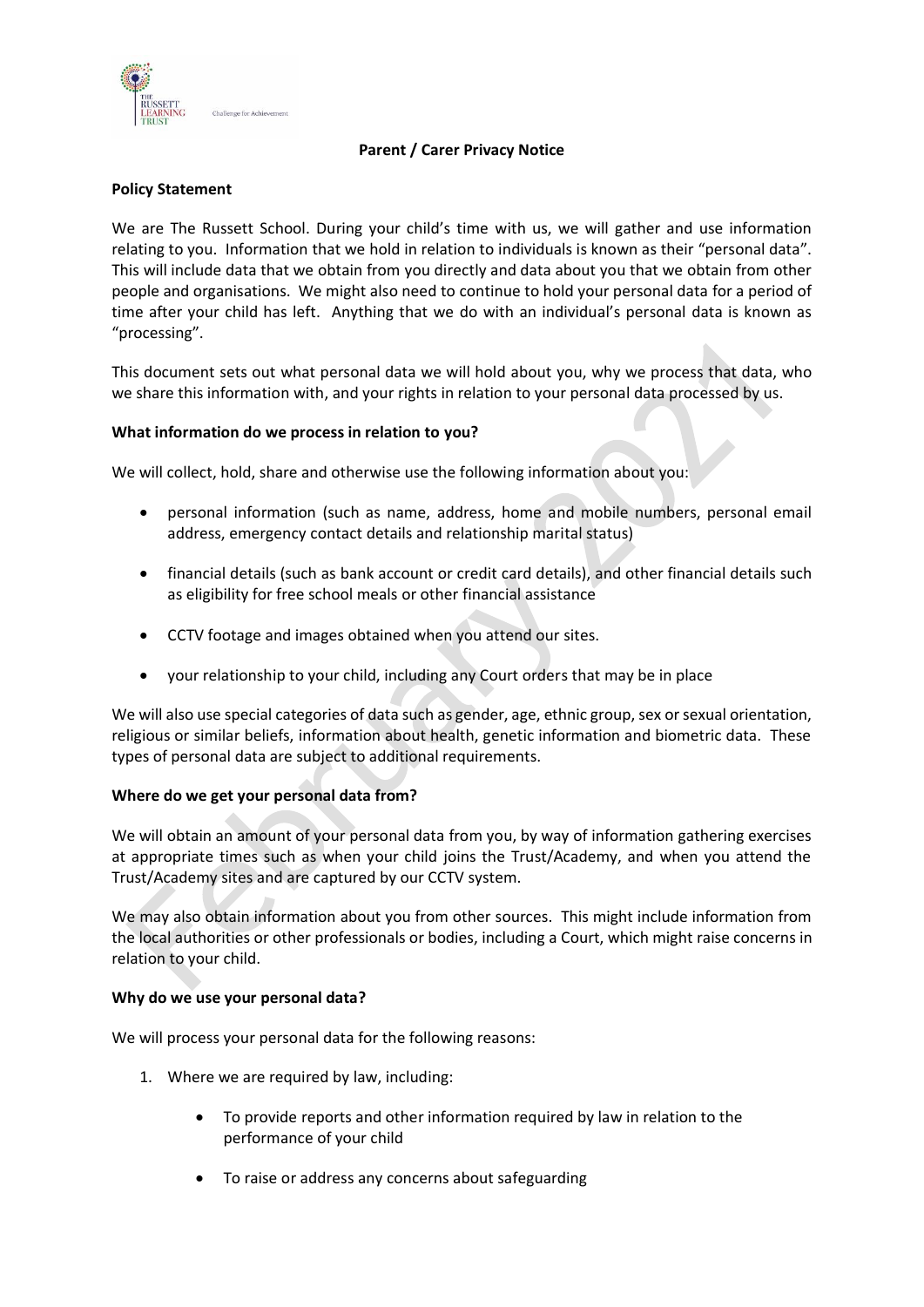- To the Government agencies including the police
- To obtain relevant funding for the academy
- To provide or obtain additional services including advice and/or support for your family
- 2. Where the law otherwise allows us to process the personal data as part of our functions or we are carrying out a task in the public interest, including:
	- To confirm your identity
	- To communicate matters relating to the Trust/Academy to you
	- To safeguard you, our pupils and other individuals
	- To enable payments to be made by you to the Trust/Academy
	- To ensure the safety of individuals on the Trust/Academy sites
	- To aid in the prevention and detection of crime on the Trust/Academy sites
- 3. Where we otherwise have your consent

Whilst the majority of processing of personal data we hold about you will not require your consent, we will inform you if your consent is required and seek that consent before any processing takes place.

## **Why do we use special category personal data?**

We may process special category personal data in relation to you for the following reasons:

- 1. Where the processing is necessary for reasons of substantial public interest, including for purposes of equality of opportunity and treatment, where this is in accordance with our Data Protection Policy.
- 2. Where the processing is necessary in order to ensure your health and safety on our sites, including making reasonable adjustments for any disabilities you may have.
- 3. Where we otherwise have your explicit written consent.

There may also be circumstances where we need to use your information in relation to legal claims, or to protect your vital interests of those of your child, and where it is not possible to seek your consent.

#### **Failure to provide this information**

If you fail to provide information to us we may be prevented from complying with our legal obligations.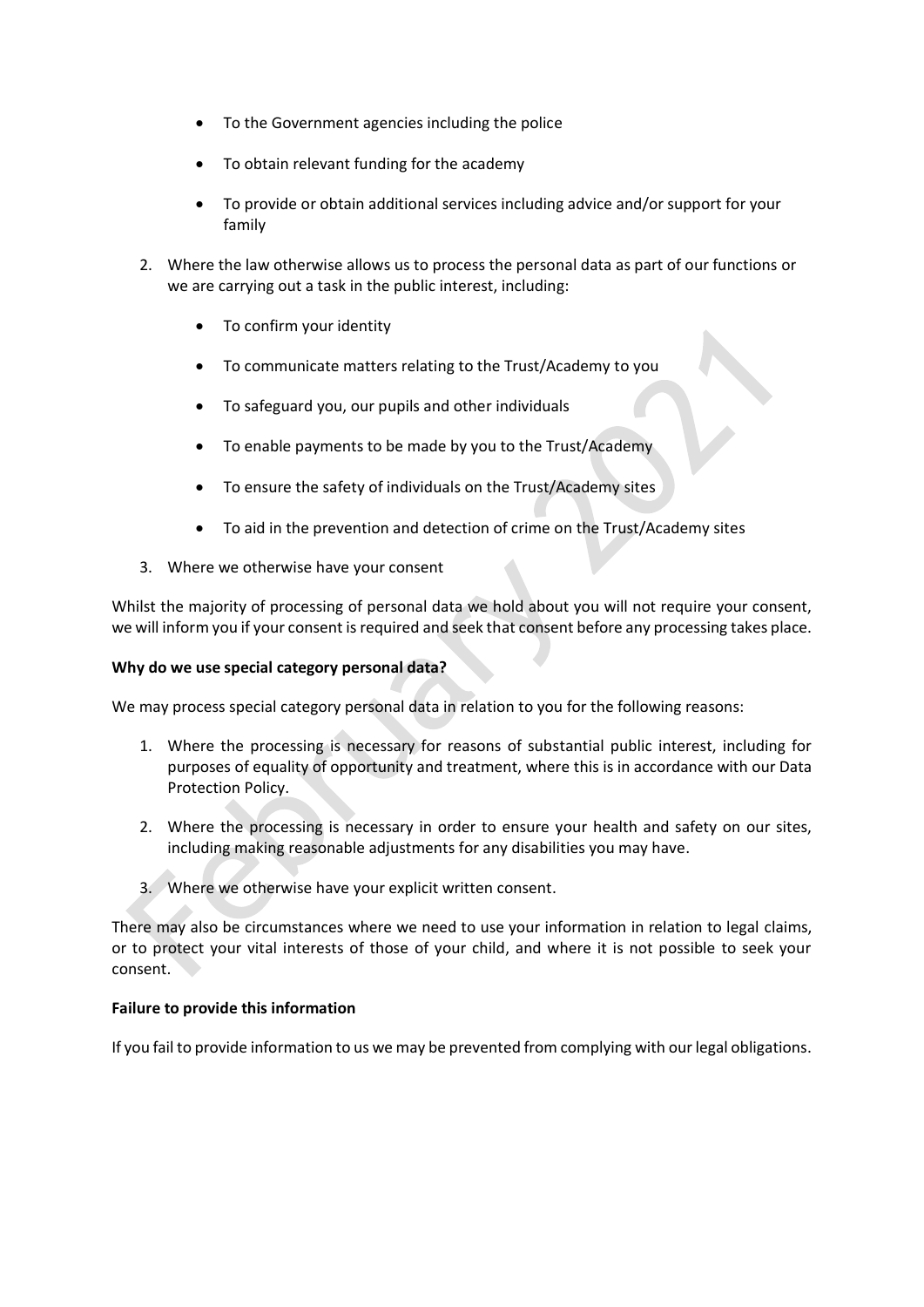# **How long will we hold your personal data for?**

We will hold your personal data only for as long as necessary. How long we need to hold on to any information will depend on the type of information. For further detail please see our Retention and Destruction Policy.

# **Who will we share your personal data with?**

We routinely share information about you with:

- Local authorities, to assist them in the exercise of their responsibilities in relation to education and training, youth support and safeguarding purposes
- The Department for Education and the Education and Skills Funding Agency, in compliance with legal obligations of the Trust/Academy to provide information about students and parents as part of statutory data collections
- Contractors, such as payment processing providers to enable payments to be made by you to the Trust and its Academies.

The Department for Education may share information that we are required to provide to them with other organisations. For further information about the Department's data sharing process, please visit: [https://www.gov.uk/guidance/data-protection-how-we-collect-and-share-research-data.](https://www.gov.uk/guidance/data-protection-how-we-collect-and-share-research-data)

Contact details for the Department can be found a[t https://www.gov.uk/contact-dfe.](https://www.gov.uk/contact-dfe)

Local authorities may share information that we are required to provide to them with other organisations. For further information about Cheshire West & Chester local authority's data sharing process, please visit: [https://www.cheshirewestandchester.gov.uk/system-pages/privacy](https://www.cheshirewestandchester.gov.uk/system-pages/privacy-notices/data-protection-and-your-rights.aspx)[notices/data-protection-and-your-rights.aspx](https://www.cheshirewestandchester.gov.uk/system-pages/privacy-notices/data-protection-and-your-rights.aspx)

Contact details for Cheshire West and Chester local authority can be found at [https://www.cheshirewestandchester.gov.uk/system-pages/privacy-notices/data-protection-and](https://www.cheshirewestandchester.gov.uk/system-pages/privacy-notices/data-protection-and-your-rights.aspx)[your-rights.aspx](https://www.cheshirewestandchester.gov.uk/system-pages/privacy-notices/data-protection-and-your-rights.aspx)

## **Your rights in relation to your personal data held by us**

You have the right to request access to personal data that we hold about you, subject to a number of exceptions. To make a request for access to your personal data, you should contact:

The Data Protection Guardian The Russett School Middlehurst Avenue, Northwich CW8 3BW

Please also refer to our Data Protection Policy for further details on making requests for access to your personal data.

You also have the right, in certain circumstances, to:

• Object to the processing of your personal data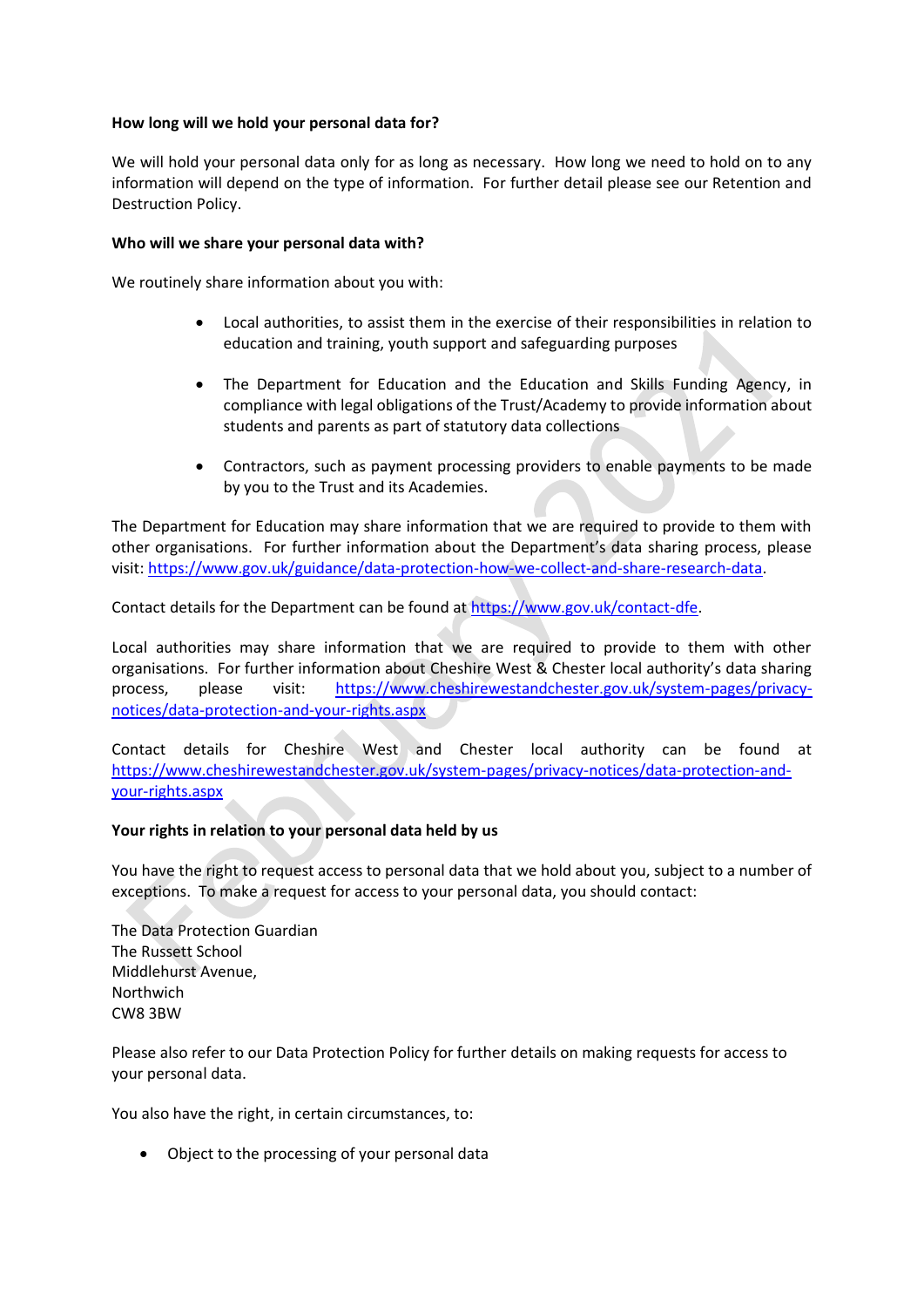- Have inaccurate or incomplete personal data about you rectified
- Restrict processing of your personal data
- Object to the making of decisions about you taken by automated means
- Have your data transferred to another organisation
- Claim compensation for damage caused by a breach of your data protection rights

If you want to exercise any of these rights then you should contact

The Russett Learning Trust Data Protection Guardian: 01606 855831

The Russett School Data Protection Guardian: 01606 853005

The law does not oblige the Trust or its Academies to comply with all requests. If the Trust and its Academy does not intend to comply with the request, then you will be notified of the reasons why in writing.

### **Concerns**

If you have any concerns about how we are using your personal data then we ask that you contact our Data Protection Guardian in the first instance. However an individual can contact the Information Commissioner's Office should you consider this to be necessary, at [https://ico.org.uk/concerns/.](https://ico.org.uk/concerns/)

If you prefer, you may contact the Schools independent Data Protection Officer direct at:

School Data Protection Officer

Cheshire West and Chester Council

HQ, 58 Nicholas Street

Chester

CH1 2NP

Email: [schoolDPO@cheshirewestandchester.gov.uk](mailto:schoolDPO@cheshirewestandchester.gov.uk)

### **Contact**

If you would like to discuss anything in this privacy notice, please contact:

Our internal Data Protection Guardian:

The Russett Learning Trust Catherine Lewis Chief Executive Officer 01606 855831

The Russett School Catherine Lewis Executive Head Teacher 01606 853005